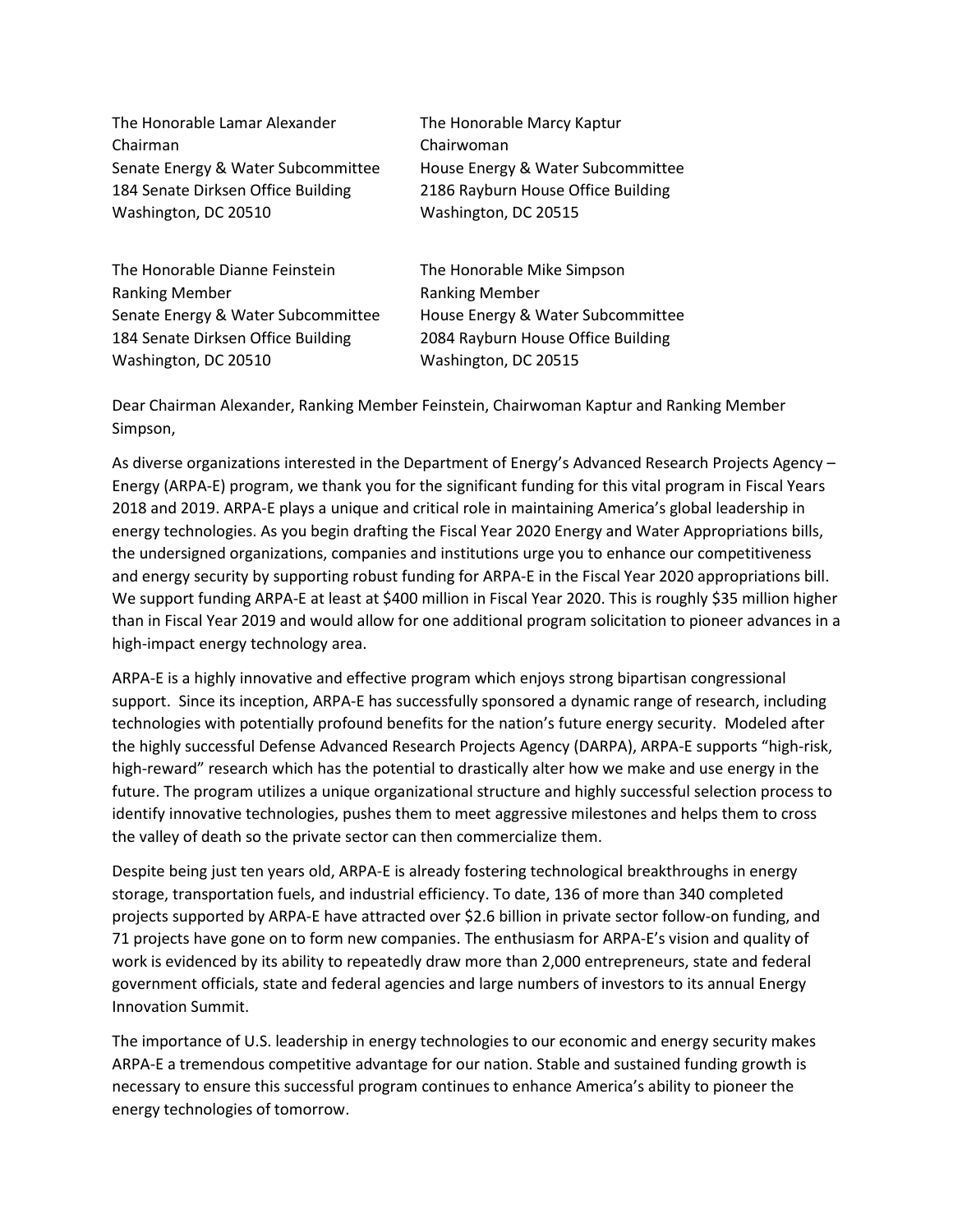## Sincerely,

American Chemical Society American Council for Capital Formation (ACCF) American Geophysical Union American Society of Agronomy Association of American Universities Association of Public and Land-grant Universities BASF Corporation Bettergy Corp. BPC Action Brayton Energy Citizens for Responsible Energy Solutions Clean Energy Business Network Clean Energy Trust Cleantech Alliance ClearPath Action Copper Development Association Crop Science Society of America Dioxide Materials Duke University E2 (Environmental Entrepreneurs) Elemental Excelerator, Inc. Energy Technology Savings, Inc. Environmental Defense Fund Fearless Fund Flash Steelworks, Inc Florida State University

General Electric Georgia Institute of Technology Gnosys, Inc. Greentown Labs Industrial Microbes, Inc. Information Technology and Innovation Foundation Intel Corporation Introspective Systems Ionic Materials, Inc. LEEDCo Malta Inc Marine BioEnergy, Inc. Massachusetts Institute of Technology Michigan State University Michigan Technological University National Audubon Society National Venture Capital Association National Wildlife Federation Natron Energy, Inc. Natural Resources Defense Council Newton Energy Group LLC Nuclear Energy Institute Onboard Dynamics, Inc. Otherlab Pajarito Powder, LLC. Penn State University